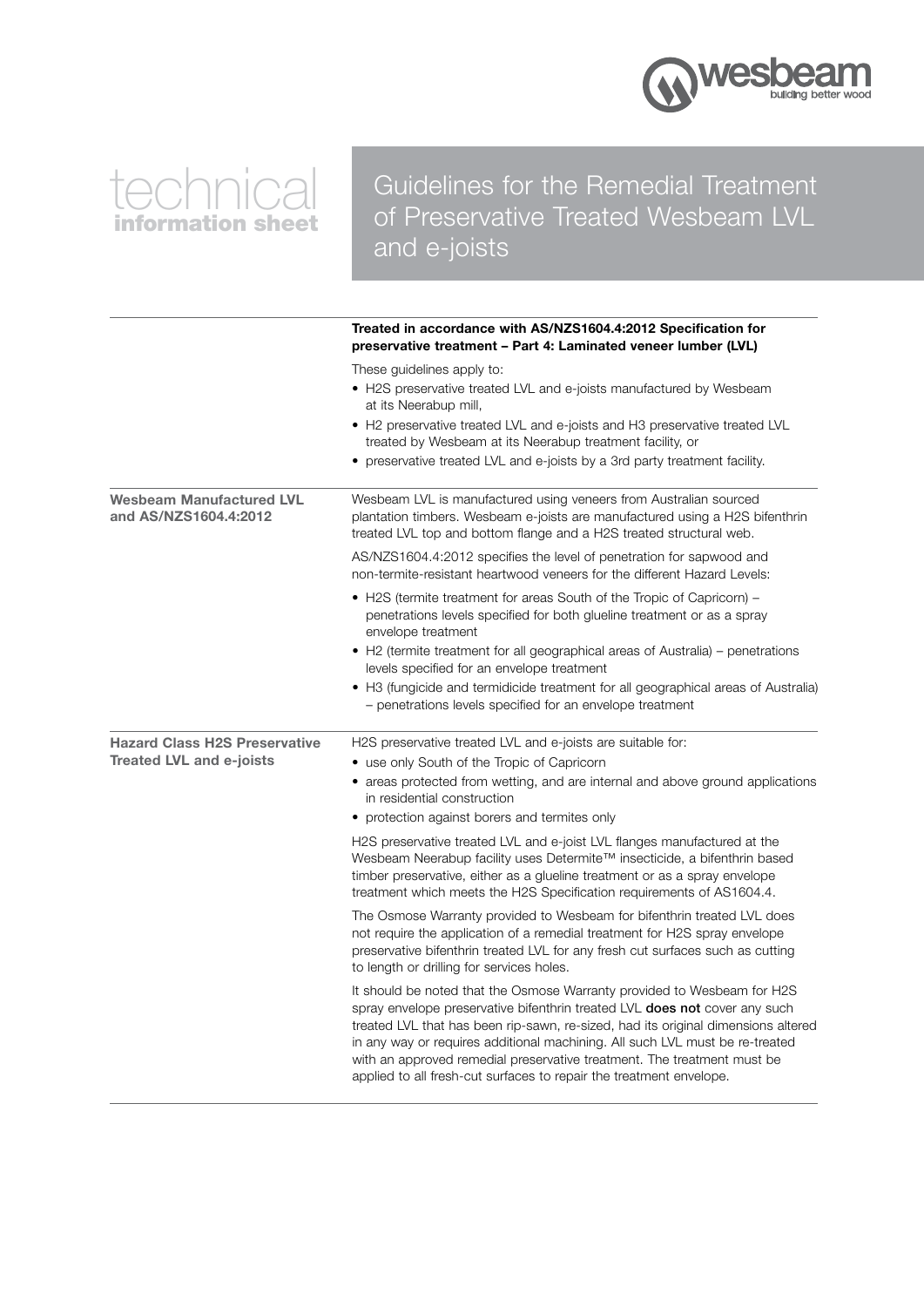# technical information sheet

### Guidelines for the Remedial Treatment of Preservative Treated Wesbeam LVL and e-joists

| <b>Hazard Class H2 Preservative</b><br><b>Treated LVL and e-joists</b>                      | H2 preservative treated LVL and e-joists are suitable for:<br>• use in all geographical locations in Australia<br>• areas protected from wetting, and are internal and above ground applications<br>in residential construction<br>• protection against borers and termites only                                                                                                                                                                                                                                                                                                                                                                                                                                                                                                                                                                                                                                                                                                                                                                                  |
|---------------------------------------------------------------------------------------------|-------------------------------------------------------------------------------------------------------------------------------------------------------------------------------------------------------------------------------------------------------------------------------------------------------------------------------------------------------------------------------------------------------------------------------------------------------------------------------------------------------------------------------------------------------------------------------------------------------------------------------------------------------------------------------------------------------------------------------------------------------------------------------------------------------------------------------------------------------------------------------------------------------------------------------------------------------------------------------------------------------------------------------------------------------------------|
|                                                                                             | H2 preservative treated LVL is normally treated at Wesbeam's own treatment<br>facility or at a 3rd party treatment facility using untreated Wesbeam manufactured<br>LVL. Note: H2S preservative treated LVL and e-joists manufactured at the<br>Wesbeam Neerabup facility can also be H2 preservative treated.                                                                                                                                                                                                                                                                                                                                                                                                                                                                                                                                                                                                                                                                                                                                                    |
|                                                                                             | All freshly cut surfaces of H2 preservative treated LVL and e-joists must be treated<br>with an approved remedial preservative treatment to repair the treatment envelope.                                                                                                                                                                                                                                                                                                                                                                                                                                                                                                                                                                                                                                                                                                                                                                                                                                                                                        |
| <b>Hazard Class H3 Preservative</b><br><b>Treated LVL</b>                                   | H3 preservative treated LVL is suitable for:<br>• use in all geographical locations in Australia<br>• periodic moderate wetting, external and above ground applications<br>in residential construction<br>• protection against moderate decay, borers and termites only<br>H3 preservative treated LVL is normally treated at Wesbeam's own treatment                                                                                                                                                                                                                                                                                                                                                                                                                                                                                                                                                                                                                                                                                                             |
|                                                                                             | facility or at a 3rd party treatment facility using untreated Wesbeam<br>manufactured LVL. Note: H2S preservative treated LVL manufactured at the<br>Wesbeam Neerabup facility can also be H3 preservative treated.<br>All freshly cut surfaces of H3 preservative treated LVL must be treated with                                                                                                                                                                                                                                                                                                                                                                                                                                                                                                                                                                                                                                                                                                                                                               |
|                                                                                             | an approved remedial preservative treatment to repair the treatment envelope.                                                                                                                                                                                                                                                                                                                                                                                                                                                                                                                                                                                                                                                                                                                                                                                                                                                                                                                                                                                     |
| <b>Applications Where Preservative</b><br>Treatments cannot be used<br>for LVL and e-joists | The following applications are where Wesbeam manufactured LVL and e-joists<br>cannot be treated or used:<br>• No Wesbeam manufactured LVL or e-joist can be Copper Chrome Arsenic<br>(CCA) treated<br>• Wesbeam H2S treated e-joists cannot be treated to Hazard Level H3<br>• Wesbeam e-joists cannot be used in external above ground situations<br>(Hazard Level H3)                                                                                                                                                                                                                                                                                                                                                                                                                                                                                                                                                                                                                                                                                           |
| <b>Advisory Note - Envelope</b><br><b>Penetration Preservative</b><br><b>Treatments</b>     | Customers purchasing Wesbeam treated LVL and e-joist products need to be<br>advised that AS/NZS1604.4:2012 requires where the preservative treatment is<br>envelope penetration-H2S spray, H2 and H3 - such LVL and e-joist treated products<br>need an application of a remedial preservative treatment to protect the integrity of the<br>treatment envelope. The advisory note to customers applies to the following:<br>• H2S spray envelop treated LVL, where the product has been rip-sawn,<br>re-sized, or had its original dimensions altered in any way - all cut surfaces<br>require a remedial preservative treatment<br>• H2S treated e-joists – all cut surfaces, where cut to length or the web drilled<br>for service holes, require a remedial preservative treatment<br>• H2 and H3 treated LVL and H2 treated e-joists - all cut surfaces require<br>a remedial preservative treatment<br>No advisory note is required for:<br>• H2S spray envelop treated LVL – where the product has been cut to length<br>and drilled for service holes only |